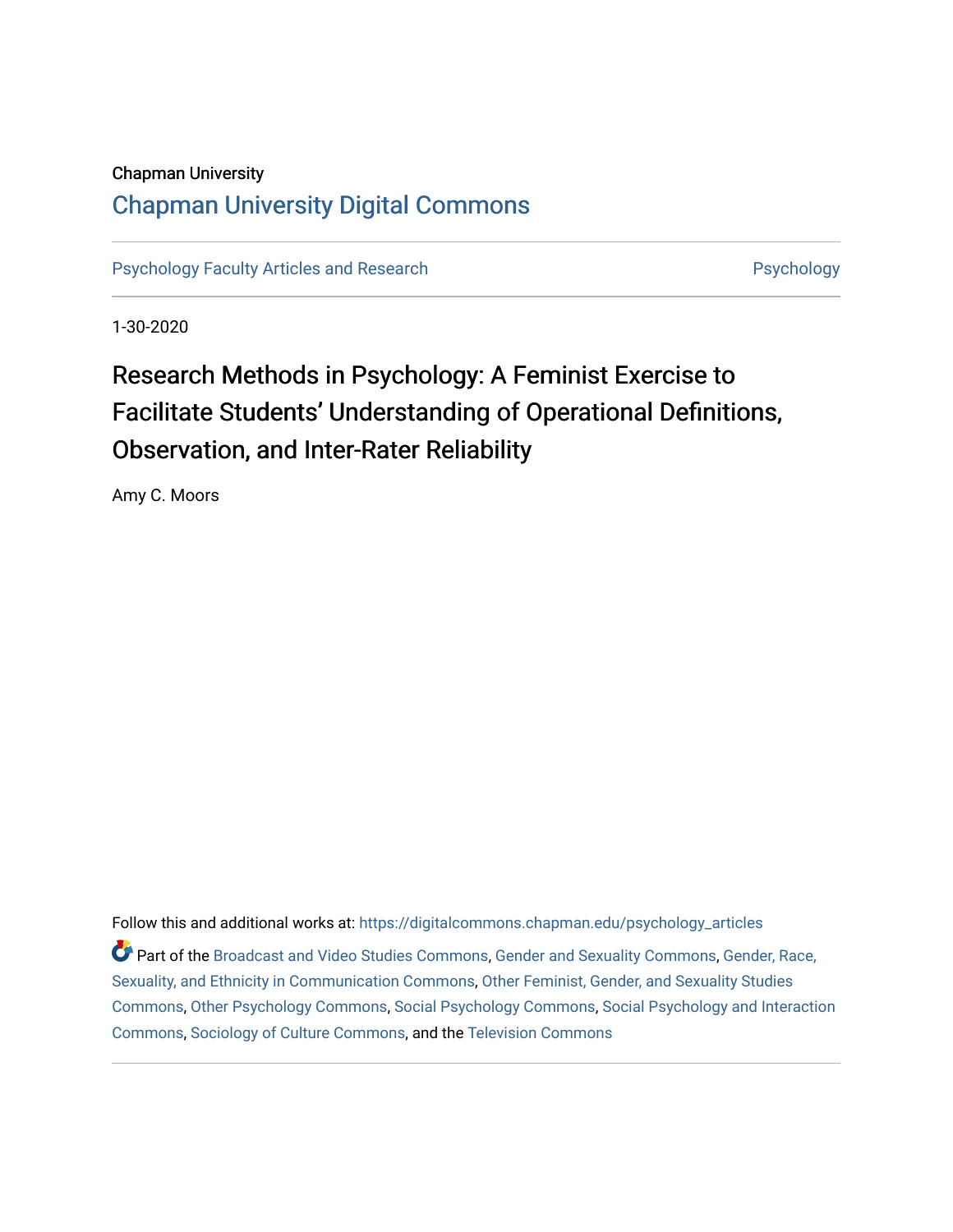# Research Methods in Psychology: A Feminist Exercise to Facilitate Students' Understanding of Operational Definitions, Observation, and Inter-Rater Reliability

# **Comments**

This is a pre-copy-editing, author-produced PDF of an article accepted for publication in Psychology of Women Quarterly in 2020 following peer review. The definitive publisher-authenticated version is available online at <https://doi.org/10.1177/0361684319900349>.

Copyright The author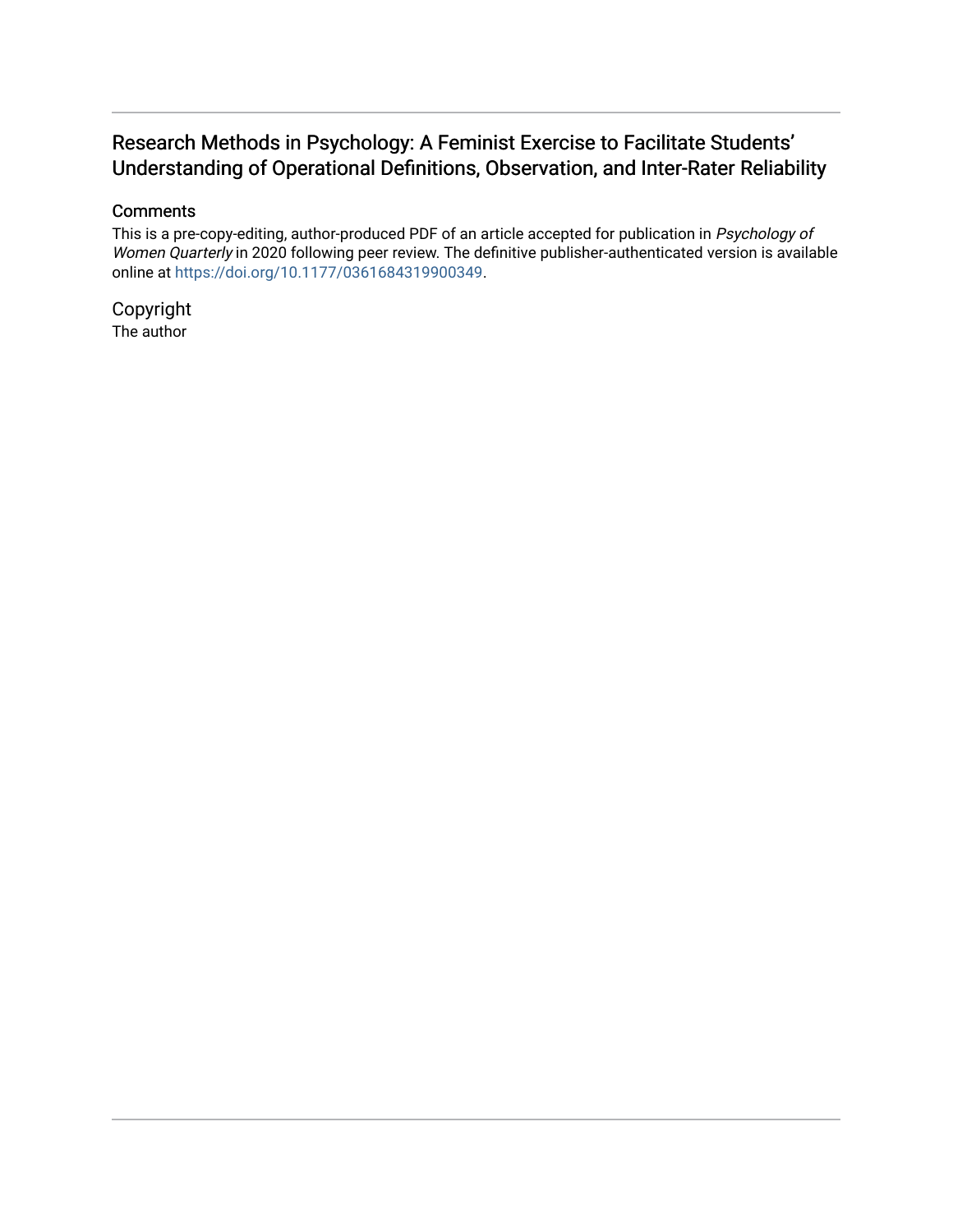#### RESEARCH METHODS IN PSYCHOLOGY

Research methods in psychology: A feminist exercise to facilitate students' understanding of

operational definitions, observation, and inter-rater reliability

Amy C. Moors

Department of Psychology, Chapman University

The Kinsey Institute, Indiana University

## Author Note

Amy C. Moors<br>
epartment of Psychology, Chapman Univers<br>
The Kinsey Institute, Indiana University<br>
The Kinsey Institute, Indiana University<br>
Author Note<br>
December 2012 of Health and Pobenicular S Correspondence concerning this article should be addressed to Amy C. Moors, Department of Psychology, Crean College of Health and Behavioral Science, Chapman University and The Kinsey Institute, Indiana University, Bloomington. Electronic mail may be sent to moors@chapman.edu.

Acknowledgements

I would like to thank Kim Case and Emily Leskinen for encouraging me to share this exercise with other scholars.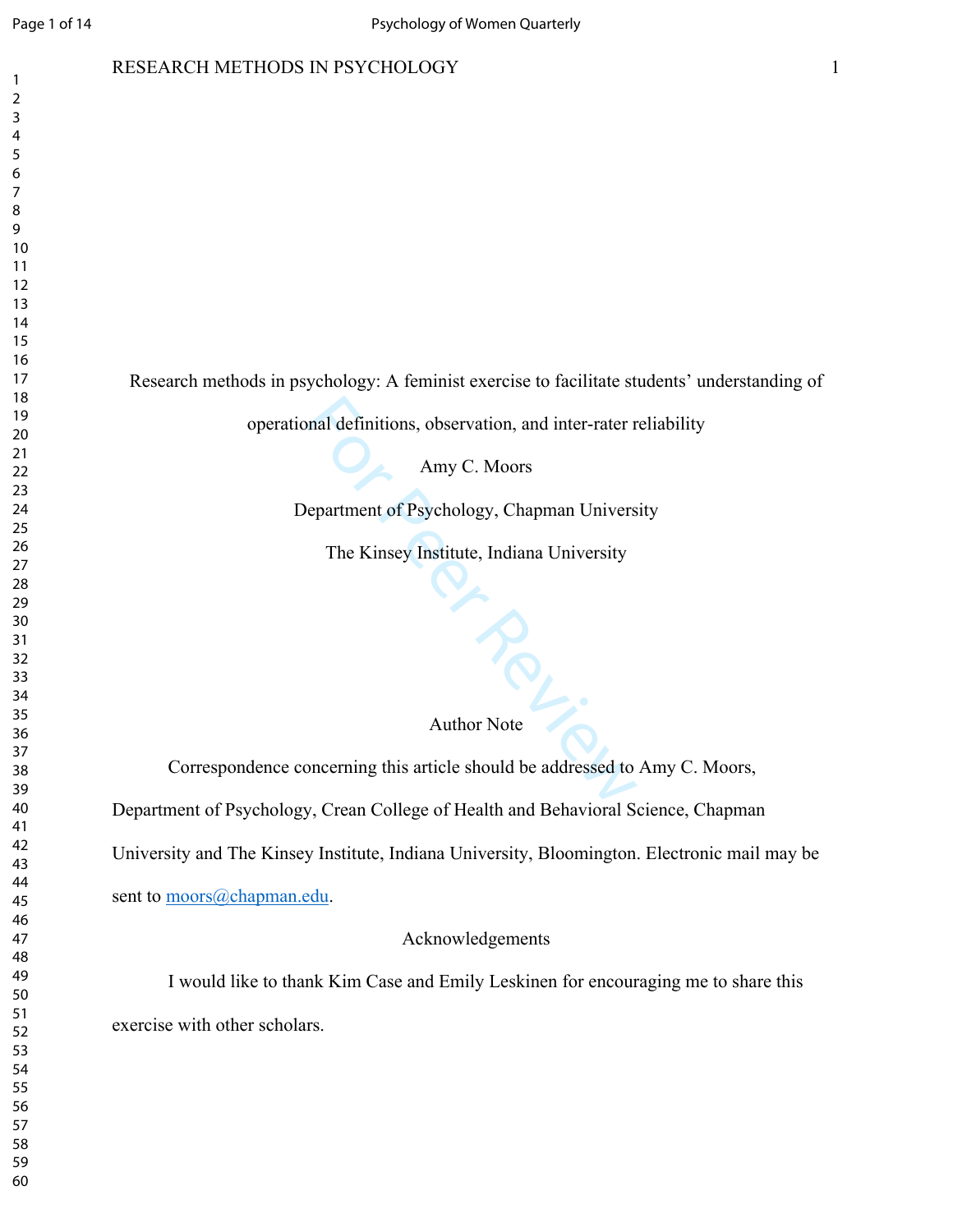Research methods in psychology: A feminist exercise to facilitate students' understanding of operational definitions, observation, and inter-rater reliability

es that are core to psychology to everyday lived<br>ogical concepts at work in popular media? Henderstanding of how sociopolitical inequalities<br>d and impact their own lives? Through this to<br>immework for conducting science tha Before stepping foot in the classroom, I think about how best to present course material to facilitate students' development of a critical lens and tools to address pressing social justice issues. My overarching goal as an instructor of psychological research methods is to incorporate interdisciplinary and feminist perspectives into my courses that use (for the most part) mainstream textbooks on research methods and statistics. I ask myself—how can I connect the methodological approaches that are core to psychology to everyday lived experiences? Where do I see examples of psychological concepts at work in popular media? How can I actively engage students to develop an understanding of how sociopolitical inequalities shape their interpretations of the world and impact their own lives? Through this thought process, my aim is for students to develop a framework for conducting science that includes different standpoints and explores connections that are not always apparent.

 Pedagogical approaches that are student-focused and aimed at changing their conceptual frameworks yield deeper learning compared to approaches that focus on information transmission (e.g., Trigwell, 2013; Trigwell & Prosser, 1996). Specifically, allowing time for students to discuss their beliefs on a given topic and to self-direct their learning process can have profound effects on learning. To structure my classroom as a space for self-directed learning and collaboration (Capobianco, 2007; Ironside, 2003), instruction time is organized so that students are actively engaging with each other as much as they are engaging with me. Moreover, to facilitate learning that challenges assumptions about gender and the ways in which we view "what is normal behavior" toward women, I design research methods activities that involve critical reflection (Fernández-Balboa, 1998). That is, students actively engage with empiricism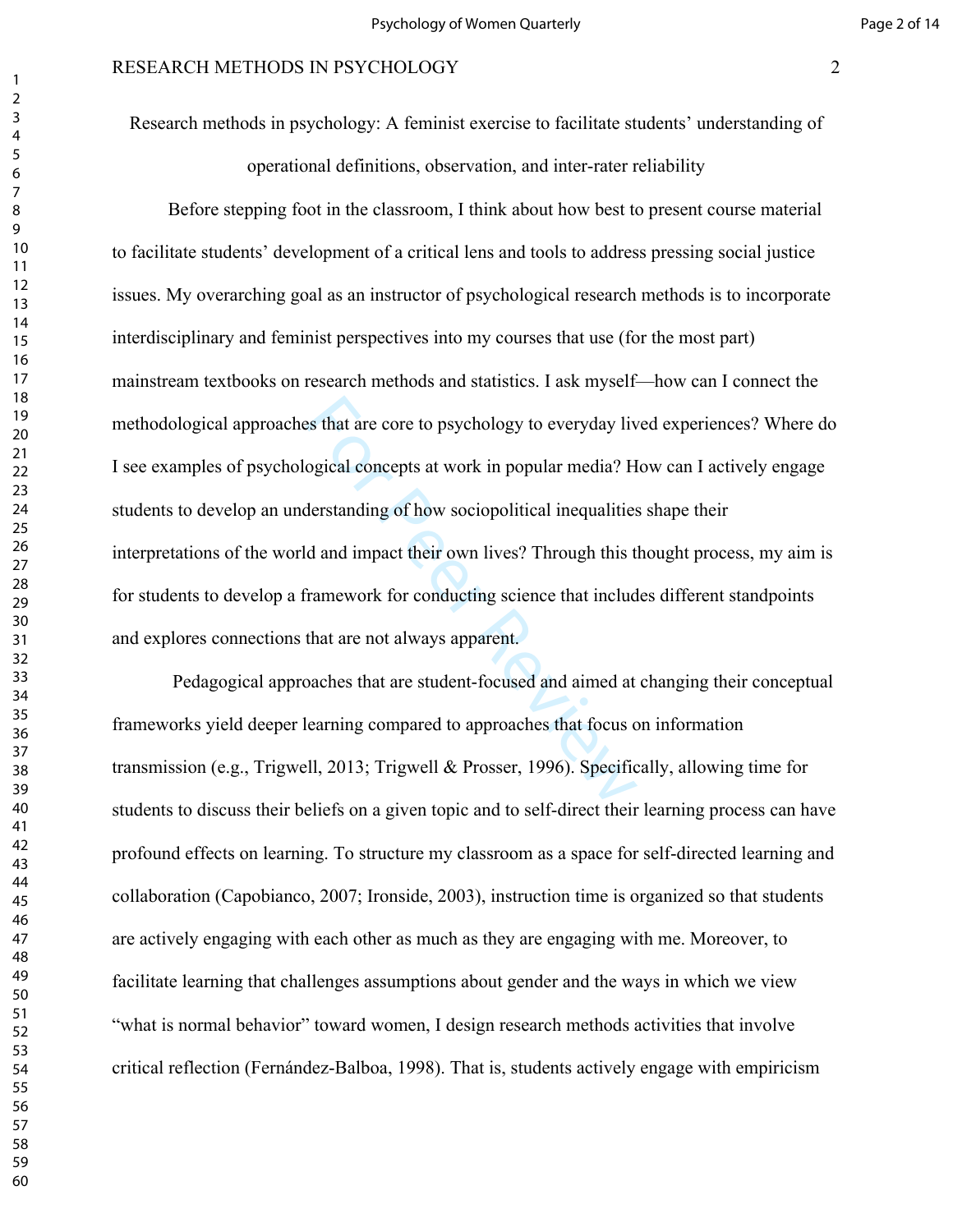$\mathbf{1}$ 

## RESEARCH METHODS IN PSYCHOLOGY

and feminism by examining what seems evident and "normal" as well as critically examine assumptions regarding gender, sexuality, race, and inequity. Given that scientists operate within a broader sexist culture, it would be challenging to believe scientists—especially students learning methods for the first time—are immune to sexist bias. As such, a goal of the present teaching exercise is to provide a starting point for students to engage in critical self-examination about how sexist bias may filter research practices.

s, below, I outline the aims and details of how<br>s. This activity ties together concepts of oper<br>r reliability through coding of "creepy" beha<br>by The Lonely Island, featuring Nicki Mina<br>com/watch?v=tLPZmPaHme0. In the first As an illustrative example of how I use a feminist-centered approach to teach core research methods concepts, below, I outline the aims and details of how to replicate one of my students' favorite activities. This activity ties together concepts of operational definitions, observation, and inter-rater reliability through coding of "creepy" behaviors in a *Saturday Night Live* short video produced by The Lonely Island, featuring Nicki Minaj and John Waters (2011); see https://www.youtube.com/watch?v=tLPZmPaHme0. In the first part of the exercise, students are instructed to code observations of creepy behaviors without an operational definition. In the second part, students are provided information on gender-based harassment, stalking, and sexist humor and then re-do the exercise. Through this activity, students take an active role in judging behaviors (serving as an independent coder), comparing responses (inter-rater reliability and variability), and developing operational definitions. This exercise provides space for reflection to critically examine assumptions regarding gender, harassment, and sexism—with the goal of facilitating a shift in conceptual framework to cultivate a critical feminist empirical lens.

#### **Part 1**

For the first part of this exercise, I have students watch a popular *Saturday Night Live* digital short called "The Creep" (over 100 million views on youtube.com). Prior to watching the video, I instruct my students that they will watch a short video clip and to take out a blank piece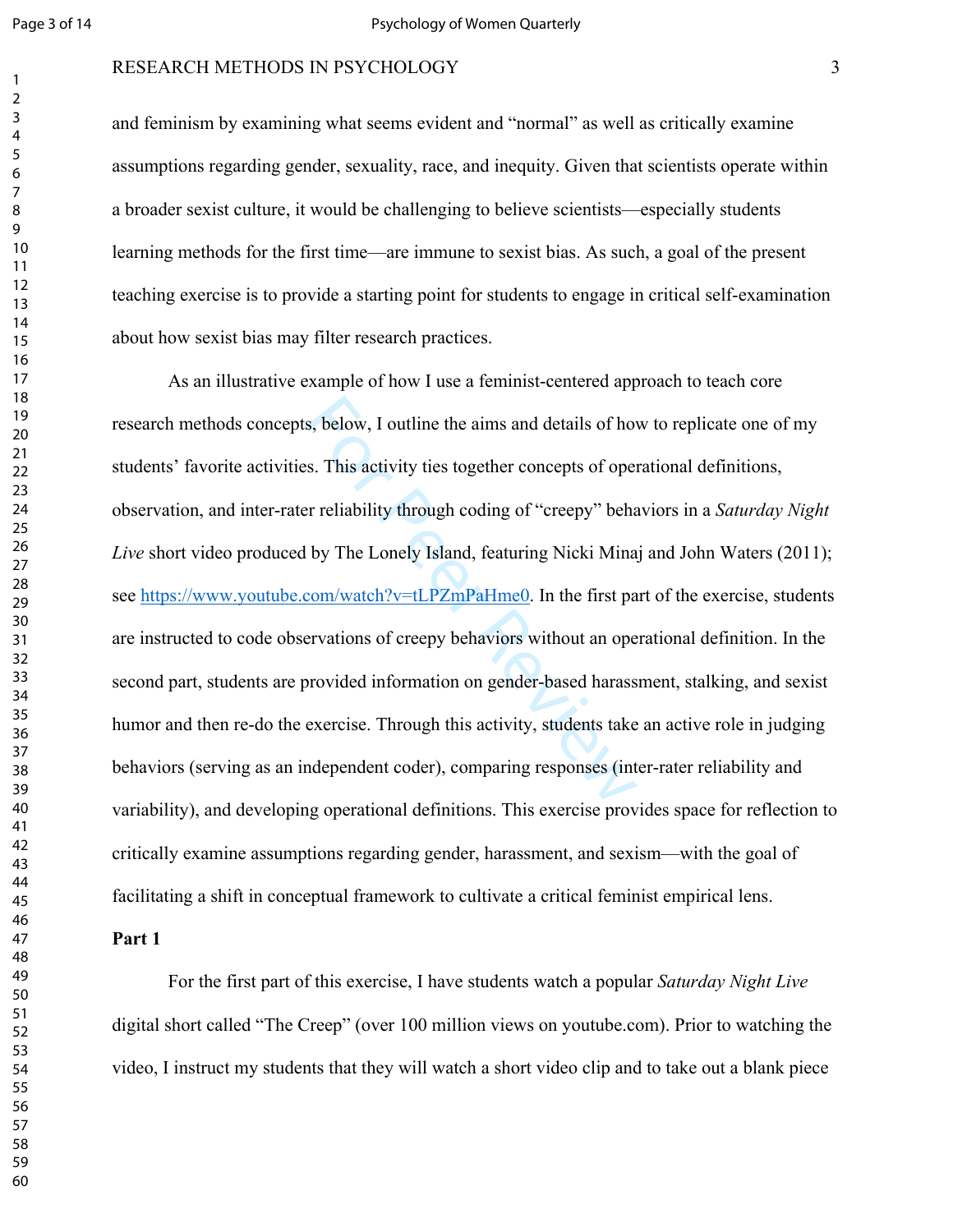of paper. I ask each student to watch the video closely and write down each time they observed a "creepy" behavior. At this time in the semester, students are familiar with operational definitions and had practice developing construct parameters of their own (on a given topic of their choice). I purposefully do not provide an operational definition nor do I mention the concept. As an instructor, this is an opportunity for me to understand how my students translate an abstract concept ("creepy" behavior) into concrete forms of observation.

ces. The video is intended to be humorous an<br>
"...get up on your feet. It's real easy to do, ar<br>
d like a Marionette...Now pull your waistban<br>
lown flat like it was covered in mud" (The L<br>
and Akiva Schaffer (members of Th The song and its lyrics revolve around a dance called the "Creep" as well as "creeping" in various situations and places. The video is intended to be humorous and coins a dance where everyone is instructed to "…get up on your feet. It's real easy to do, and it's called 'The Creep'. Let your hands flap around like a Marionette...Now pull your waistband up like you expectin' a flood and slick your hair down flat like it was covered in mud" (The Lonely Island, 2011). Andy Samberg, Jorma Taccone, and Akiva Schaffer (members of The Lonely Island) are wearing suit pants that are too short for their height and aviator-style glasses. Situations in which these men are "creeping" include watching (spying on) their parents in bed and a woman alone in her bedroom through a window. Other situations include dancing the "Creep" toward a group of women on the dance floor, a woman in front of an ATM, and a women judge (the latter examples includes the men wearing prison attire with accompanying lyrics "when the judge is a hottie and you can't control your body…do the creep"). Half way through the video, Nicki Minaj appears (dressed similarly) and is shown watching men disrobe in a locker room as well as sneaking into a funeral home to kiss a man in a coffin.

After watching the video, I ask each student to share how many creepy behaviors they observed and compared across students. The average is typically *one or two* observed behaviors. During this large-discussion process, students begin to understand why and how inter-rater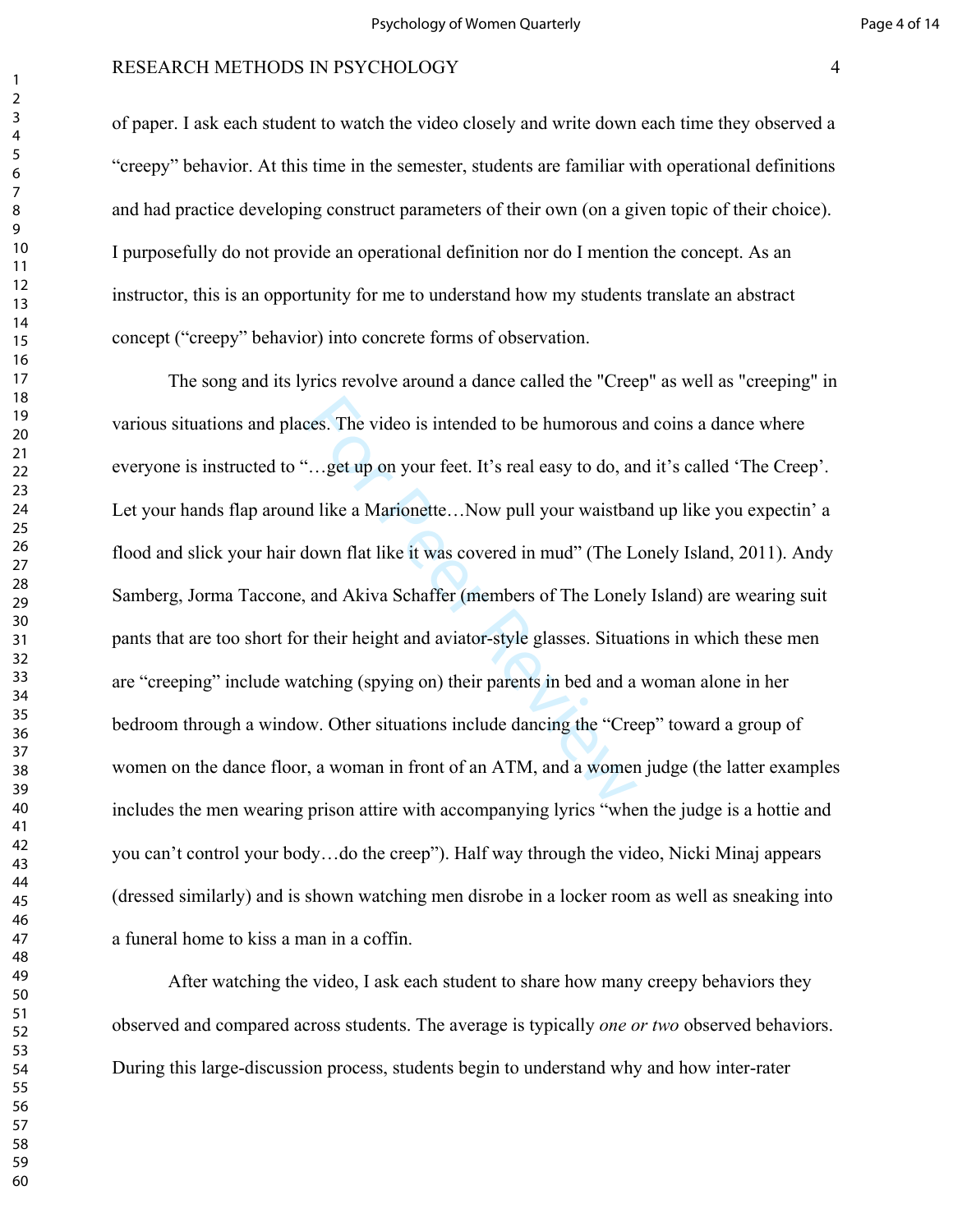#### RESEARCH METHODS IN PSYCHOLOGY

reliability is established. Students tend to agree on which behaviors were creepy (rather lack thereof), demonstrating high interrater reliability. In several cases, students do not perceive any part of the video or its lyrics to be creepy and record zero observations. In a few cases, students observe two or more creepy behaviors.

tion of creepy behaviors, indicating that the i<br>the actual behavior. Other students defined ci<br>ther guiding this discussion, I ask students to<br>epy behavior. Often, students discuss the act<br>ome and hovers over a man in a co Next, I ask students how they operationalized creepy behaviors. A consensus typically emerges that the actions of the characters in the video and the song lyrics are funny, innocent, and not intended to be harmful. For instance, some students use the motivation of humor as part of their operational definition of creepy behaviors, indicating that the intention for the behavior was more important than the actual behavior. Other students defined creepy as disturbing or threatening behaviors. Further guiding this discussion, I ask students to describe examples in which they coded as a creepy behavior. Often, students discuss the actions of Nicki Minaj when she walks into a funeral home and hovers over a man in a coffin (with accompanying lyrics "when you sneak into a wake, and you see a beefcake…do the creep"). Infrequently, students cite specific examples of the men's behaviors in the video.

#### **Part 2**

For the second part of this exercise, I ask students to consider creepy behaviors in the context of the law and social norms. Specifically, I ask students to provide examples in which stalking, spying, unwanted attention, and harassment would be protected by the law or perceived as creepy. Through this discussion, my students and I illuminate the ways in which society explicitly (legal precedent, resource allocation) and implicitly (social norms, behavioral aftermath of systemic inequity) educates us on the value of women. For instance, legislation may be in place in the United States (for instance, Title VII and sexual violence laws), though lack of prosecution, high rates of acquittal, brief sentences, and a larger victim-blaming culture illustrate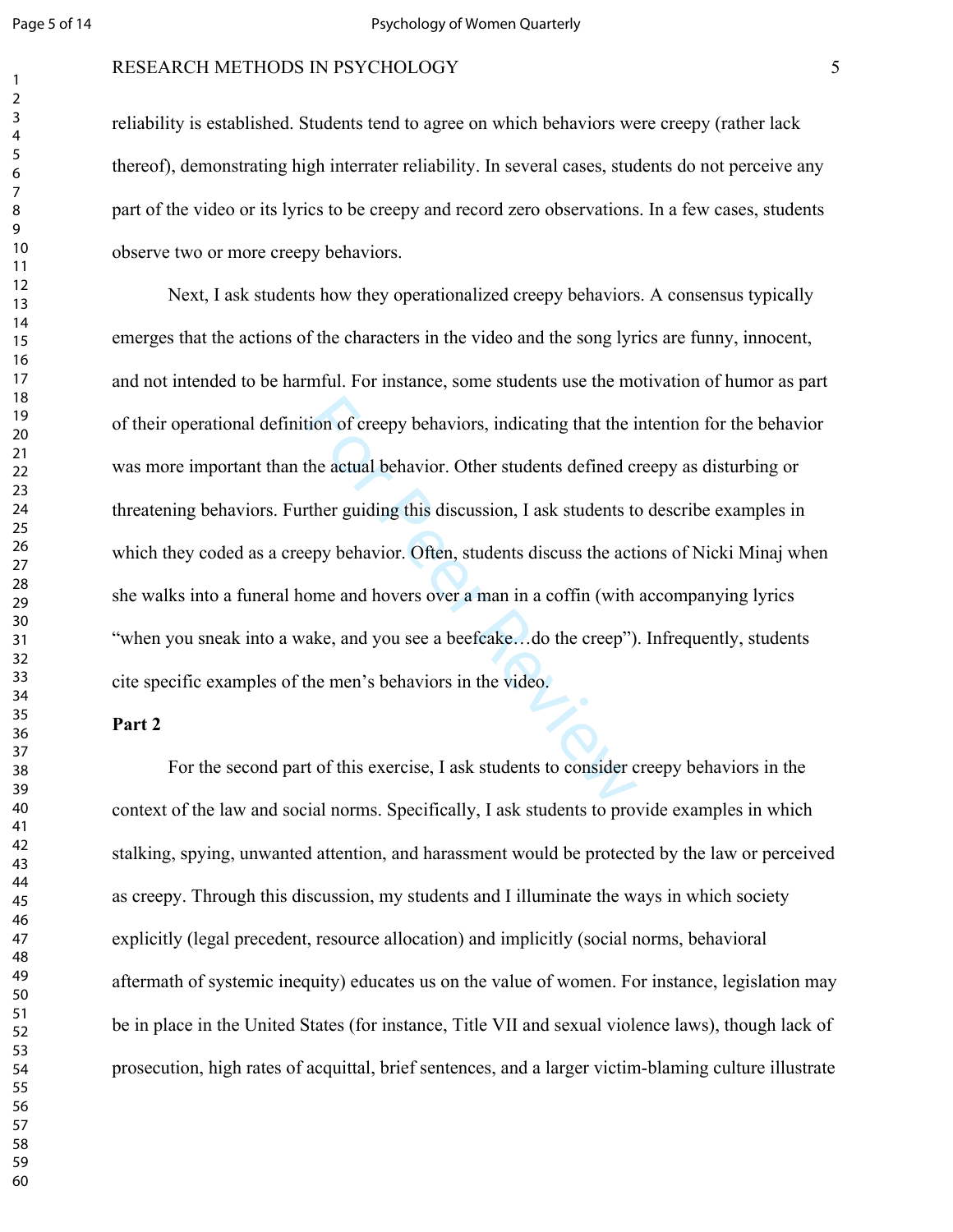the many ways in which women's lives are not valued (Acierno, Resnick, & Kilpatrick, 1997; Armstrong, Hamilton, & Sweeney, 2006; Berdahl & Moore, 2006; McLaughlin, Uggen, & Blackstone, 2012; Tjaden & Thoennes, 2006).

often the prevailing view of sexual harassmential harassment" (Leskinen et al., 2011). Ye<br>range of expressions of romantic or sexual is<br>ed, and offensive (Leskinen et al., 2011; Lim<br>sment is defined as a "broad range of ve To contextualize this larger class discussion, I provide students with background information on gender-based harassment, stalking, and unwanted sexual attention (Breiding, 2014; Leskinen, Cortina, & Kabat, 2011; Moors, Malley, & Stewart, 2014; Rothenberg, 2000). Specifically, I find this valuable as many students may not be aware of what each of these terms encompass. For instance, often the prevailing view of sexual harassment is that unwanted sexual attention is the "quintessential harassment" (Leskinen et al., 2011). Yet, unwanted sexual attention involves a broad range of expressions of romantic or sexual interest that are unwelcome, unreciprocated, and offensive (Leskinen et al., 2011; Lim & Cortina, 2005). Specifically, gender harassment is defined as a "broad range of verbal and nonverbal behaviors not aimed at sexual cooperation but that convey insulting, hostile, and degrading attitudes about women" (Fitzgerald, Gelfand, & Drasgow, 1995, p. 430). I also include examples of gender harassment, such as offensive remarks, degrading comments, and infantilization (see Leskinen & Cortina, 2014 for additional examples and a psychological measure of gender harassment). Dovetailing discussions of harassment and unwanted sexual attention, I discuss how stalking is a "pattern of repeated and unwanted attention, harassment, contact, or any other course of conduct directed at a specific person that would cause a reasonable person to feel fear" (Rape, Abuse & Incest National Network, 2019).

Tying to earlier discussions of humor, I present background on empirical research that documents the ways in which sexist humor contributes to tolerance of gender-based harassment and gender inequity (Bill & Naus, 1992; Ford, Wentzel, & Lorion, 2001; Love & Deckers, 1989;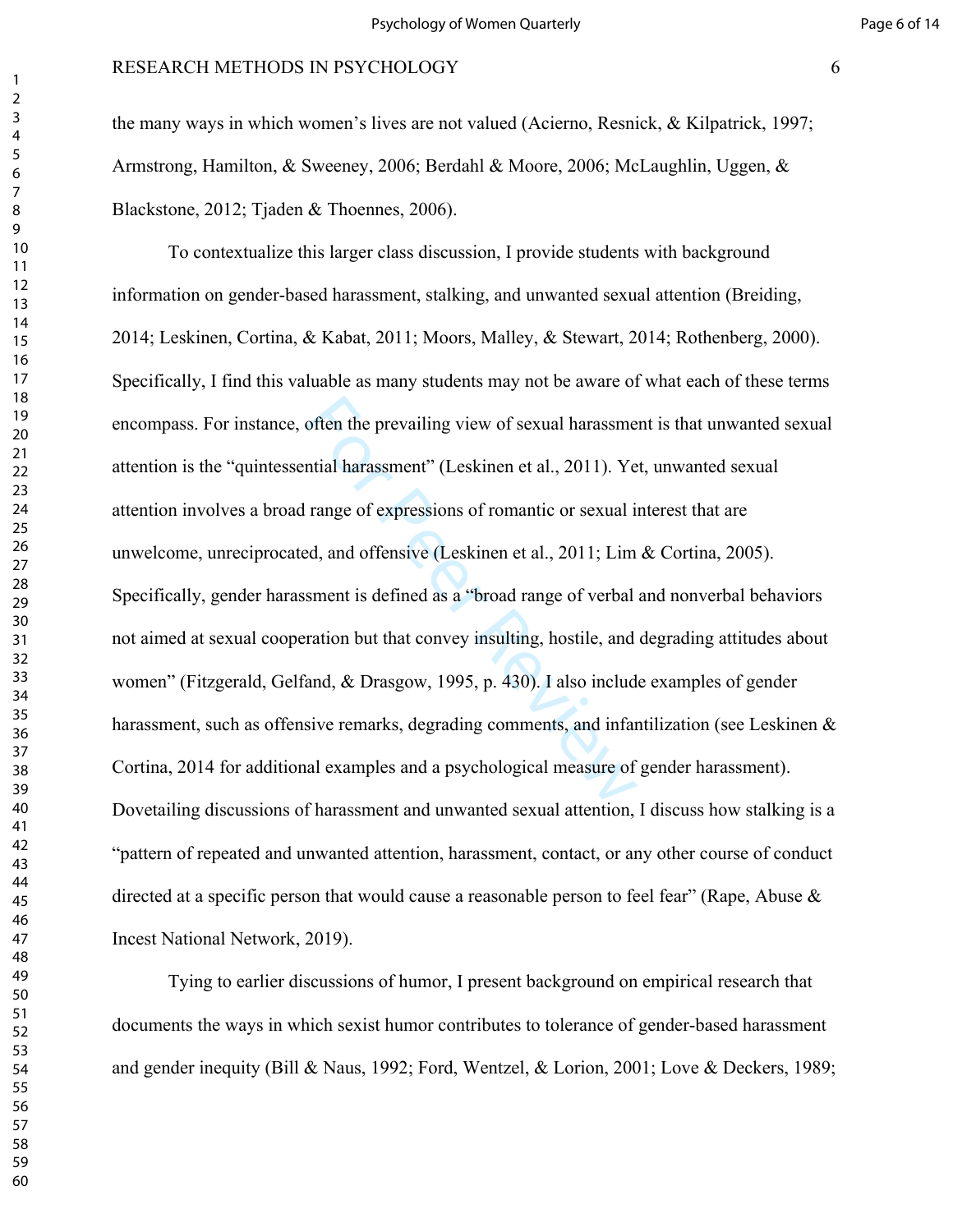## RESEARCH METHODS IN PSYCHOLOGY

Thomae & Pina, 2015). For instance, both correlational and experiment research have documented that exposure to sexist jokes is linked to victim-blaming and endorsement of rape myths (Ryan & Kanjorski, 1998; Thomae & Viki, 2013). Through critically examining what seems evident and "normal" attitudes and behavior toward women, students expand their conceptual framework for defining creepy behaviors.

erved and compared across students. The ave<br>thaviors. This shift in average observed behaviors. This shift in average observed behavior<br>at new information about gender harassment,<br>parameters for how they operationally defi Next, I have students re-watch the video and code for creepy behaviors (repeat the same exercise as in the first part). After watching the video, I ask each student to share how many creepy behaviors they observed and compared across students. The average this time is typically *seven or eight* observed behaviors. This shift in average observed behaviors is illuminating to students, as they report that new information about gender harassment, stalking, and humor provided a different set of parameters for how they operationally defined creepy behaviors. Again, I ask students to describe examples in which they coded as a behavior as creepy. Students often describe how the men's creepy behaviors toward women (stalking, unwanted attention, spying) is normative and humorous, however, critically examining these assumptions yielded a change in perspective for many students. For instance, students describe several examples from the video, including spying on a woman through a window and aggressively approaching women in several situations. In these cases, students shifted from the focus of the humorous behavior of men to reactions of women in the video. Targets of the creepy behaviors and accompanying dance are depicted as visibly upset, shocked, and afraid. In some cases, students reflect on how they held a woman engaging in these behaviors (in the case of Nicki Minaj) to a different standard than men (see Biernat & Manis, 1994). This exercise also reinforced concepts of interrater reliability (this exercise again yielded high inter-rater reliability) while underscoring the importance of applying a critical feminist lens to observational design.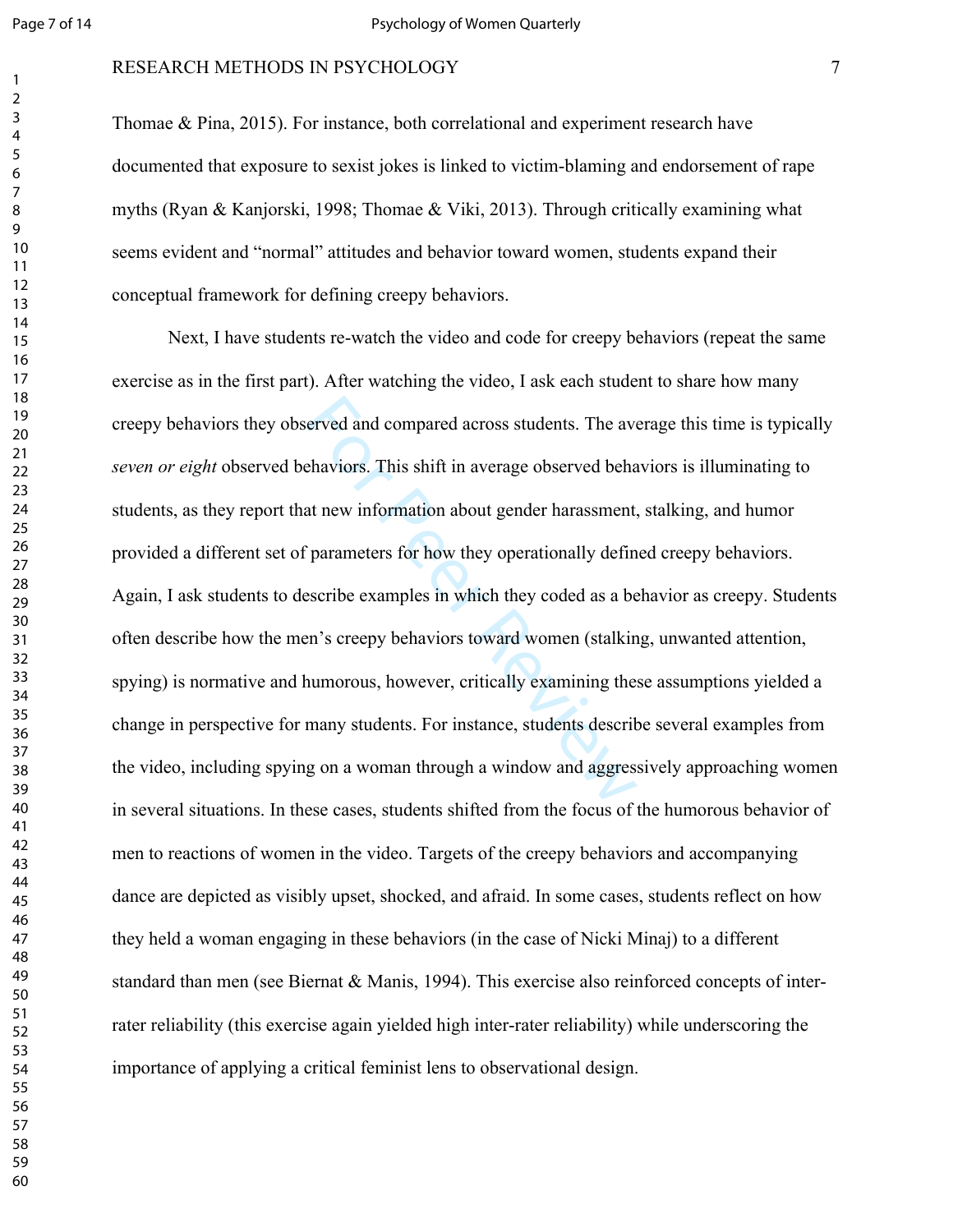## **Conclusion**

rses. The example activity outlined above wa<br>sess of shifting conceptual frameworks (Trigw<br>ing way (students' laughter and "ah-ha" mor<br>hat students are engaged in class discussions,<br>see material, and feel prepared to use e Concepts of operational definitions, observational design, and inter-rater reliability are hallmarks of psychological research methods. Many textbook examples of these concepts tend to incorporate broad examples (e.g., the reliability of a gas pump gauge, watching children play; coding facial emotions; Cozby, 2009; Haslam & McGarty, 2014; Schweigert, 2011) or selfdescribed "silly" examples (e.g., foot intelligence scale; Cozby, 2009). To locate students as active creators of knowledge, I strive to incorporate feminist perspectives and activities within my research methods courses. The example activity outlined above was designed to help guide students through the process of shifting conceptual frameworks (Trigwell & Prosser, 1996; Weber, 1998) in an engaging way (students' laughter and "ah-ha" moments were audible<sup>1</sup>). As an instructor, my goal is that students are engaged in class discussions, gain a deep understanding of the course material, and feel prepared to use empiricism to shed light on pressing social issues.

In addition to incorporating the present teaching tool into research methods courses, instructors can also consider how this tool can be implemented in other psychology courses, such as those focused on gender, social, or development. For instance, for discussions related to gender harassment or sexual violence against women, the present teaching tool could serve as a way to illustrate how people likely recode or reinterpret information (i.e., what constitutes creepy behaviors) based on new information (i.e., learning about legal definitions and feminist research on gender harassment). This exercise could also be incorporated into classroom discussions on sexist humor and how women and men are often evaluated differently for engaging in the same behavior (e.g., shifting standards; Biernat & Manis, 1994). In a similar vein, an adapted version of this exercise could be used to illustrate selective perception and stereotyping (Biernat, Vescio,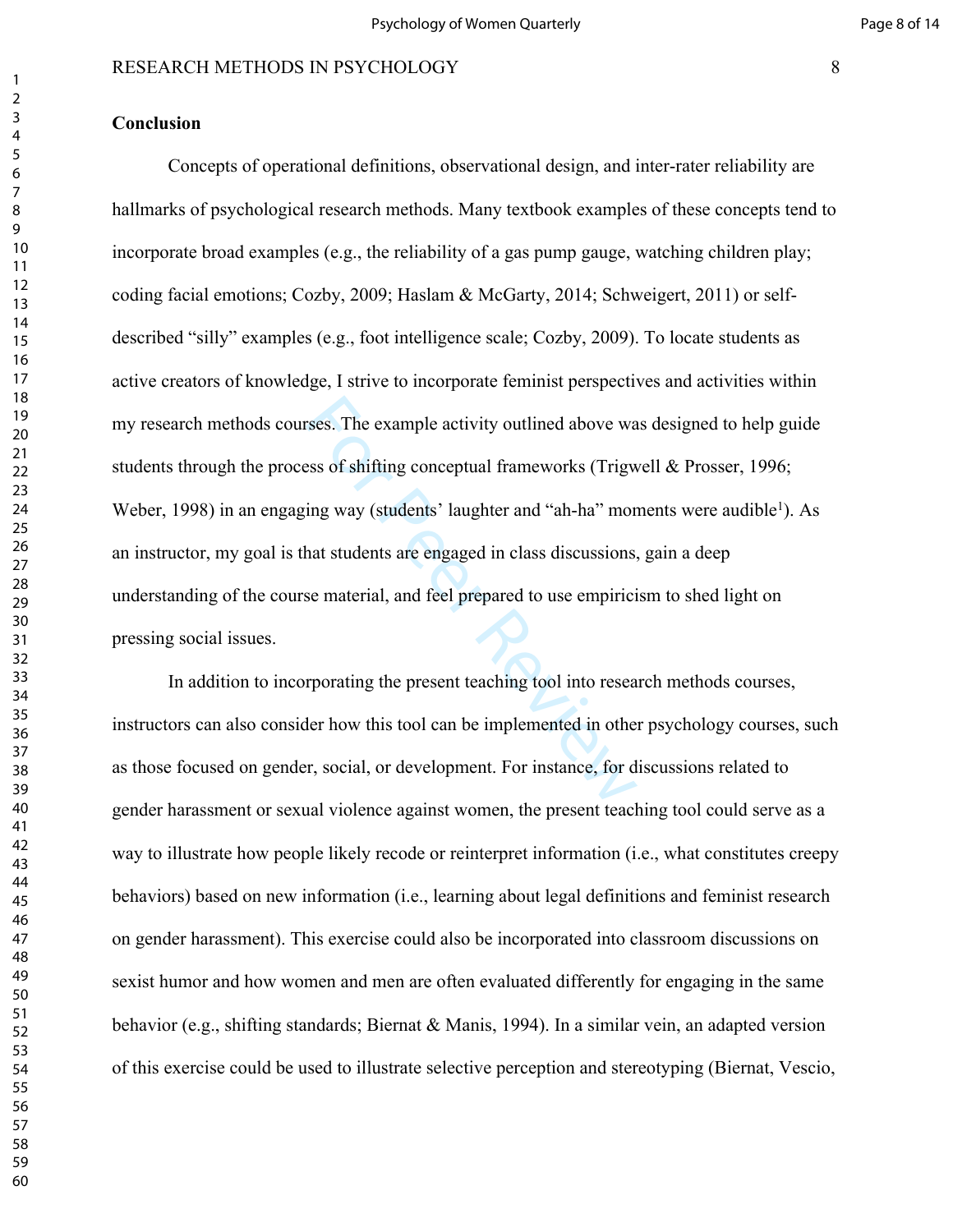& Green, 1996; Koomen & Dijker, 1997) by highlighting how people tend to view behavior through the dominant point of view, which often exempts men from problematic behaviors.

For Per Review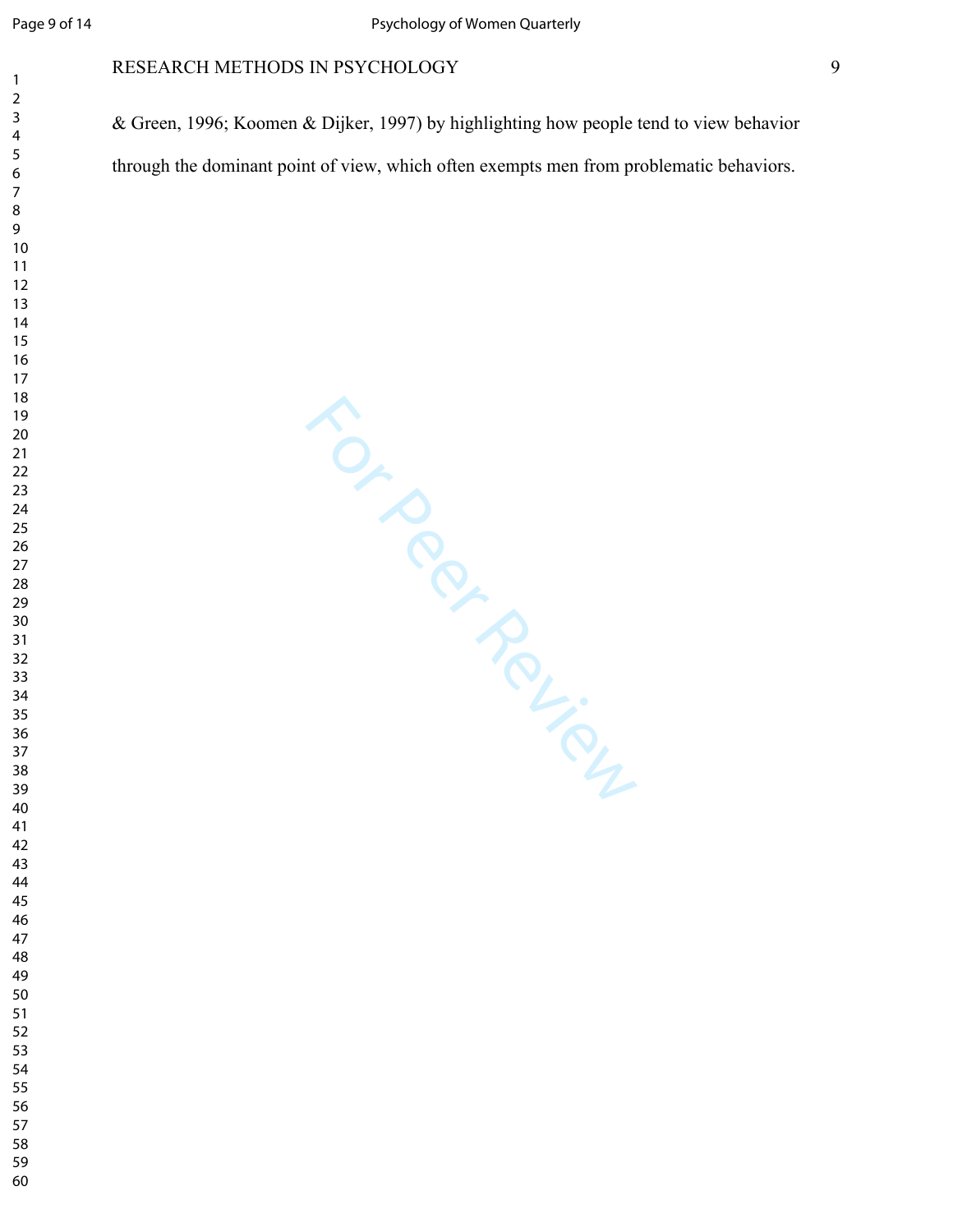#### **Endnote**

<sup>1</sup>In addition to the exercise described above, my approach to teaching centers students as creators of knowledge within the scientific process while understanding sociopolitical inequalities (e.g., the impact of gender-based stereotypes, sexual stigma, intersectionality) throughout the semester. As such, activities similar to the one describe above are incorporated in most of my class sessions. At this time, I do not have students' evaluations of specific exercises I incorporate into class, including the present example. Of note, students often express how they appreciate my course design and activities centered on inequity and empiricism via course evaluations. Moreover, more than two-thirds of my students focused their final research methods papers on social issues related to gender, race, class, and/or sexuality (student could focus their final papers on any topic). Thus, these examples provide further context for students' appreciation for incorporating a feminist approach into psychological research methods.

Rev. Per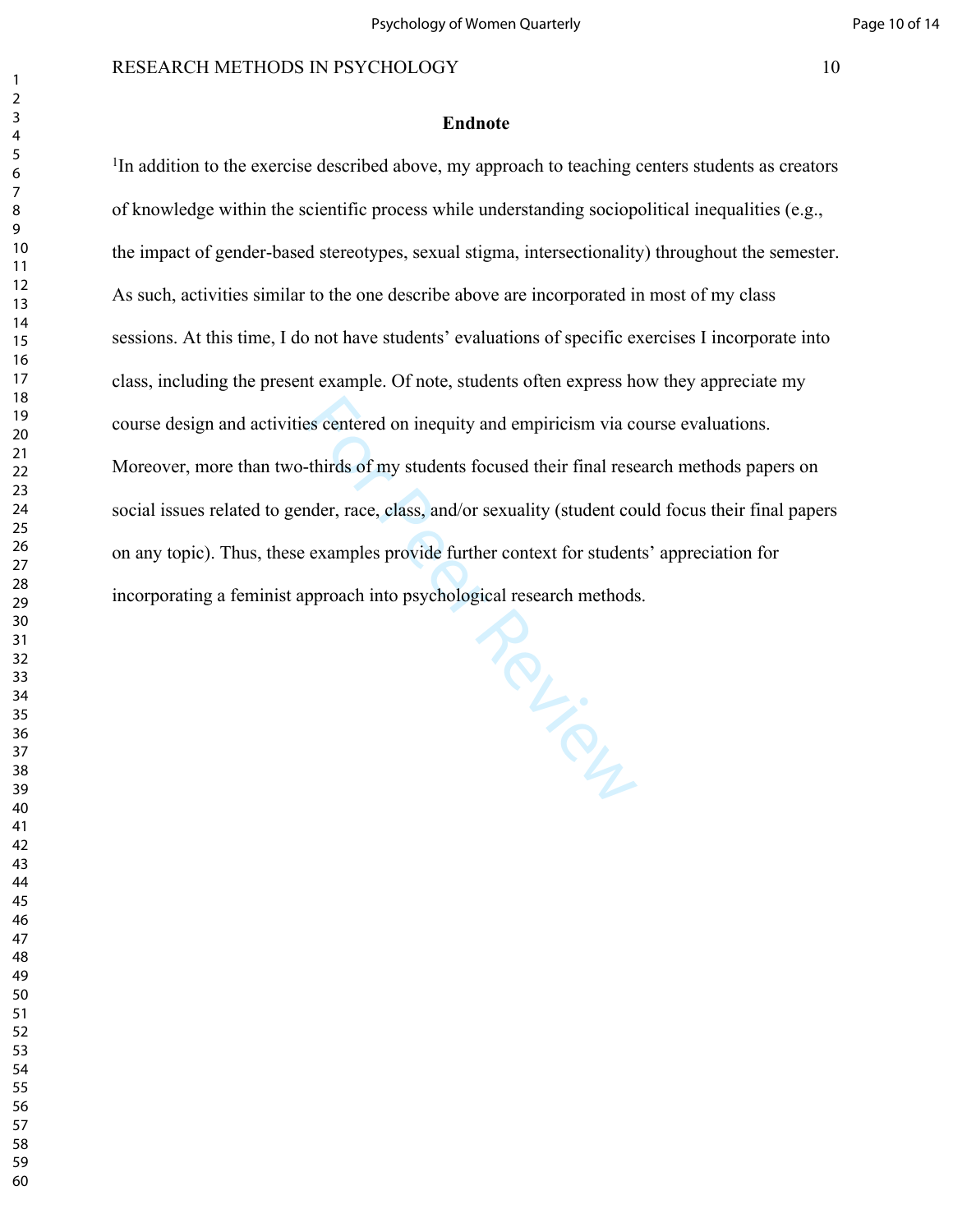#### **References**

- Acierno, R., Resnick, H. S., & Kilpatrick, D. G. (1997). Health impact of interpersonal violence 1: Prevalence rates, case identification, and risk factors for sexual assault, physical assault, and domestic violence in men and women. *Behavioral Medicine, 23*(2), 53-64. https://doi.org/10.1080/08964289709596729
- Armstrong, E. A., Hamilton, L., & Sweeney, B. (2006). Sexual assault on campus: A multilevel, integrative approach to party rape. *Social Problems, 53*(4), 483-499. https://doi.org/10.1525/sp.2006.53.4.483
- 1525/sp.2006.53.4.483<br>
C. (2006). Workplace harassment: Double jee<br>
f Applied Psychology, 91(2), 426-436. https://<br>
(1994). Shifting standards and stereotype-ba<br>
ocial Psychology, 66(1), 5-20. https://doi.org<br>
, & Green, Berdahl, J. L., & Moore, C. (2006). Workplace harassment: Double jeopardy for minority women. *Journal of Applied Psychology, 91*(2), 426-436. https://doi.org/10.1037/0021- 9010.91.2.426
- Biernat, M., & Manis, M. (1994). Shifting standards and stereotype-based judgments. *Journal of Personality and Social Psychology, 66*(1), 5-20. https://doi.org/10.1037/0022-3514.66.1.5
- Biernat, M., Vescio, T. K., & Green, M. L. (1996). Selective self-stereotyping. *Journal of Personality and Social Psychology, 71*(6), 1194-1209. https://doi.org/10.1037/0022- 3514.71.6.1194
- Bill, B., & Naus, P. (1992). The role of humor in the interpretation of sexist incidents. *Sex Roles,*  (11), 645-664. https://doi.org/10.1007/BF02651095

Breiding, M. J. (2014). Prevalence and characteristics of sexual violence, stalking, and intimate partner violence victimization—National Intimate Partner and Sexual Violence Survey, United States, 2011. *Morbidity and Mortality Weekly Report, 63*(SS08), 1-18. https://doi.org/10.2105/ajph.2015.302634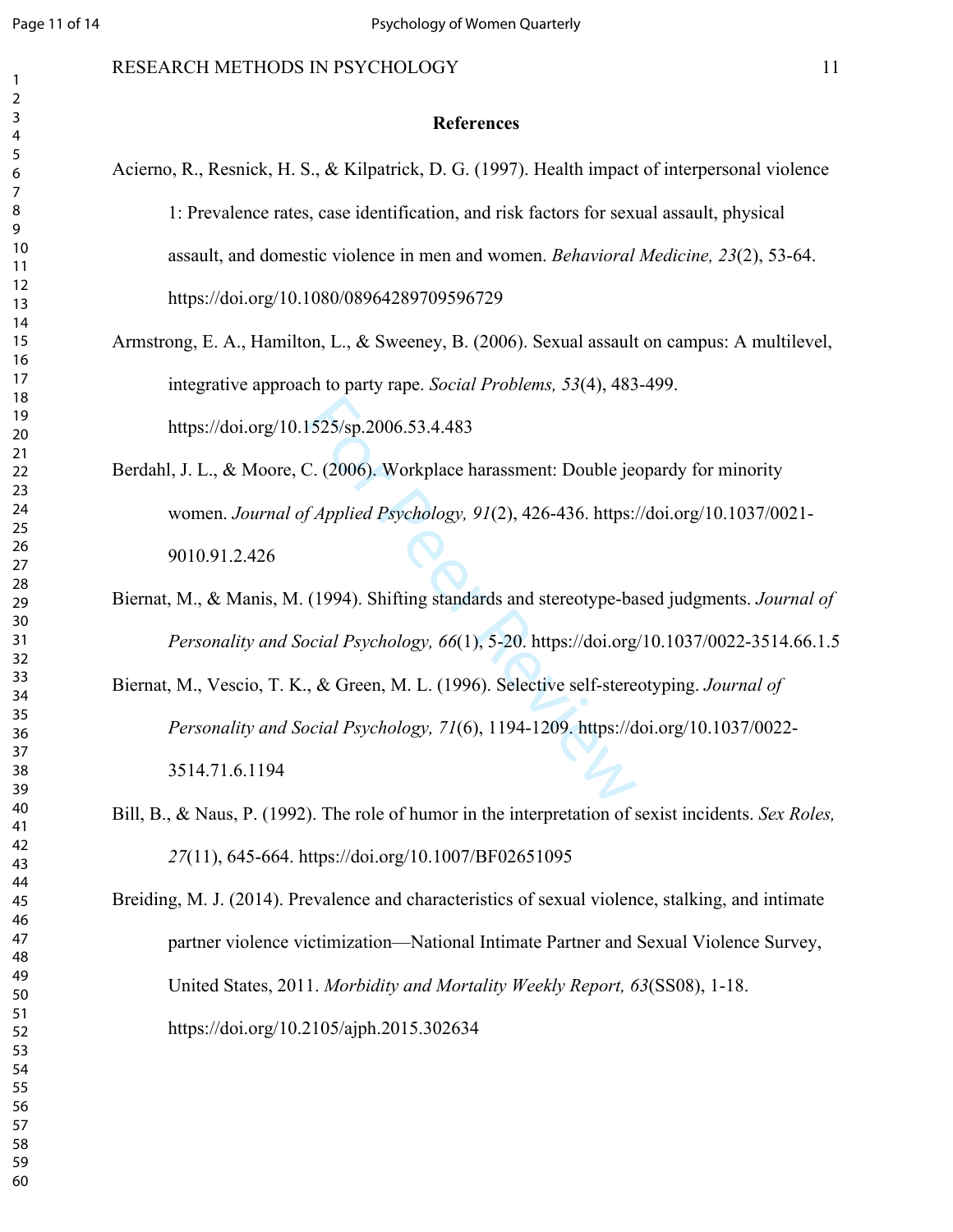Capobianco, B. M. (2007). Science teachers' attempts at integrating feminist pedagogy through collaborative action research. *Journal of Research in Science Teaching, 44*(1), 1-32. https://doi.org/10.1002/tea.20120

Cozby, P. C. B. (2009). *Methods in Behavioral Research*. McGraw Hill.

Fernández-Balboa, J. M. (1998). The practice of critical pedagogy: Critical self-reflection as praxis. *Teaching Education, 9*(2), 47-53. https://doi.org/10.1080/10476210.1998.10335494

, M. J., & Drasgow, F. (1995). Measuring so<br>sychometric advances. *Basic and Applied Sc*<br>g/10.1207/s15324834basp1704\_2<br>.., & Lorion, J. (2001). Effects of exposure to<br>mative tolerance of sexism. *European Journa*<br>tps://doi Fitzgerald, L. F., Gelfand, M. J., & Drasgow, F. (1995). Measuring sexual harassment: Theoretical and psychometric advances. *Basic and Applied Social Psychology, 17*, 425– 445. https://doi.org/10.1207/s15324834basp1704\_2

- Ford, T. E., Wentzel, E. R., & Lorion, J. (2001). Effects of exposure to sexist humor on perceptions of normative tolerance of sexism. *European Journal of Social Psychology,*  (6), 677-691. https://doi.org/10.1002/ejsp.56
- Haslam, S. A., & McGarty, C. (2014). *Research methods and statistics in psychology* (2 ed.). Sage. https://doi.org/10.4135/9781412976190.n11
- Ironside, P. M. (2003). New pedagogies for teaching thinking: The lived experiences of students and teachers enacting narrative pedagogy. *Journal of Nursing Education, 42*(11), 509- 516. https://doi.org/10.3928/0148-4834-20031101-09

Koomen, W., & Dijker, A. J. (1997). Ingroup and outgroup stereotypes and selective processing. *European Journal of Social Psychology, 27*(5), 589-601. https://doi.org/10.1002

Leskinen, E. A., & Cortina, L. M. (2014). Dimensions of disrespect: Mapping and measuring gender harassment in organizations. *Psychology of Women Quarterly, 38*, 107- 123. https://doi.org/10.1177/0361684313496549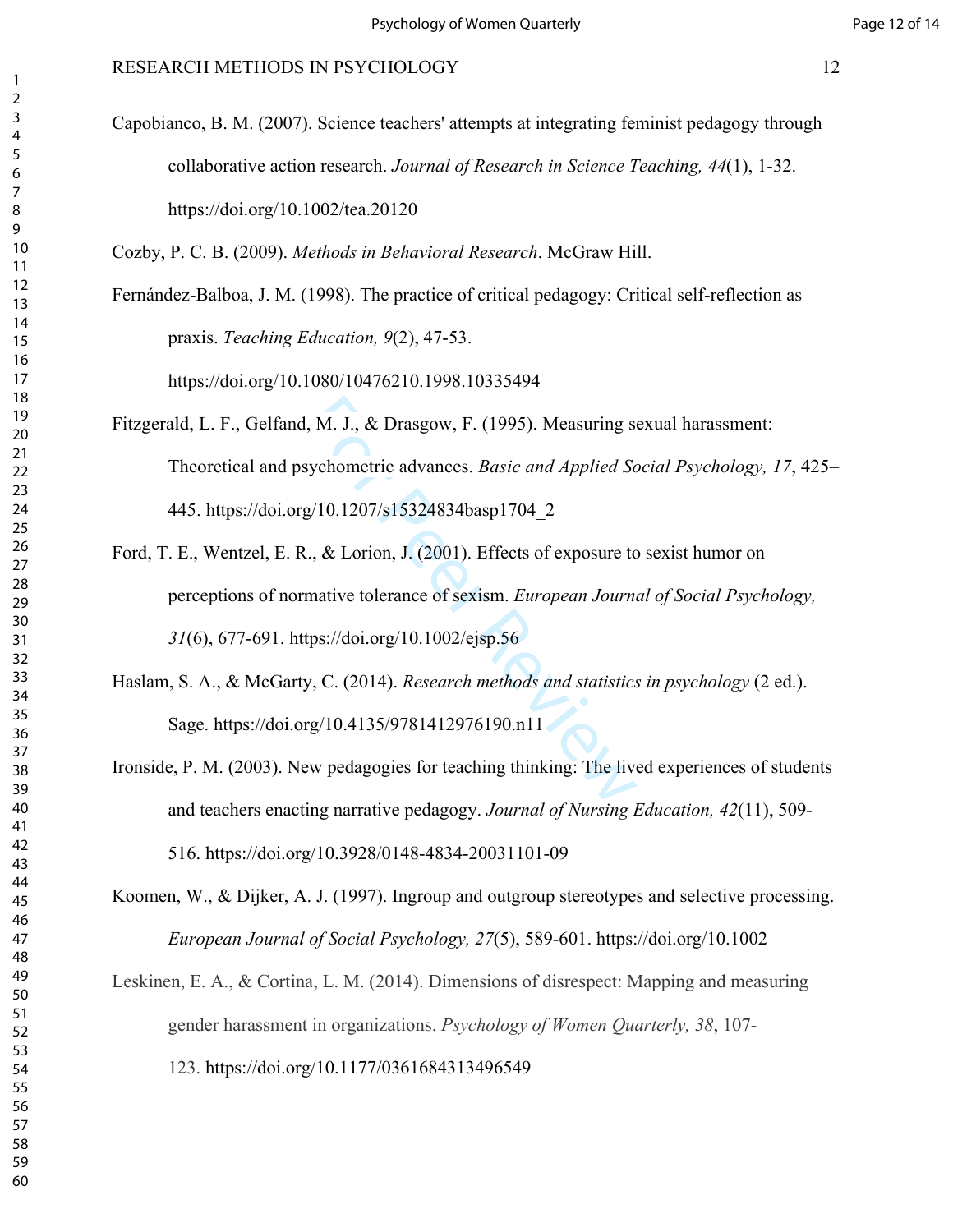#### RESEARCH METHODS IN PSYCHOLOGY 13

- Leskinen, E. A., Cortina, L. M., & Kabat, D. B. (2011). Gender harassment: Broadening our understanding of sex-based harassment at work. *Law and Human Behavior, 35*(1), 25-39. https://doi.org/10.1007/s10979-010-9241-5
- Lim, S., & Cortina, L. M. (2005). Interpersonal mistreatment in the workplace: The interface and impact of general incivility and sexual harassment. *Journal of Applied Psychology, 90*, 483–496. https://doi.org/10.1037/0021-9010.90.3.483
- Love, A. M., & Deckers, L. H. (1989). Humor appreciation as a function of sexual, aggressive, and sexist content. *Sex Roles, 20*(11-12), 649-654. https://doi.org/10.1007/BF00288077
- McLaughlin, H., Uggen, C., & Blackstone, A. (2012). Sexual harassment, workplace authority, and the paradox of power. *American Sociological Review, 77*(4), 625-647. https://doi.org/10.1177/0003122412451728
- Sex Roles, 20(11-12), 649-654. https://doi.o<br>
C., & Blackstone, A. (2012). Sexual harassme<br>
f power. American Sociological Review, 77(4<br>
1177/0003122412451728<br>
E., & Stewart, A. J. (2014). My family matter<br>
commitments and Moors, A. C., Malley, J. E., & Stewart, A. J. (2014). My family matters: Gender and perceived support for family commitments and satisfaction in academia among postdocs and faculty in STEMM and non-STEMM fields. *Psychology of Women Quarterly, 38*(4), 460-474. https://doi.org/10.1177/0361684314542343
- Rape, Abuse & Incest National Network. (2019). *Stalking*. https://www.rainn.org/articles/stalking
- Rothenberg, L. E. (2000). Re-thinking privacy: peeping toms, video voyeurs, and the failure of a criminal law to recognize a reasonable expectation of privacy in the public space. *American University Law Review, 49*(5), 1127-1165.
- Ryan, K. M., & Kanjorski, J. (1998). The enjoyment of sexist humor, rape attitudes, and relationship aggression in college students. *Sex Roles, 38*(9-10), 743-756. https://doi.org/10.1023/A:10188689